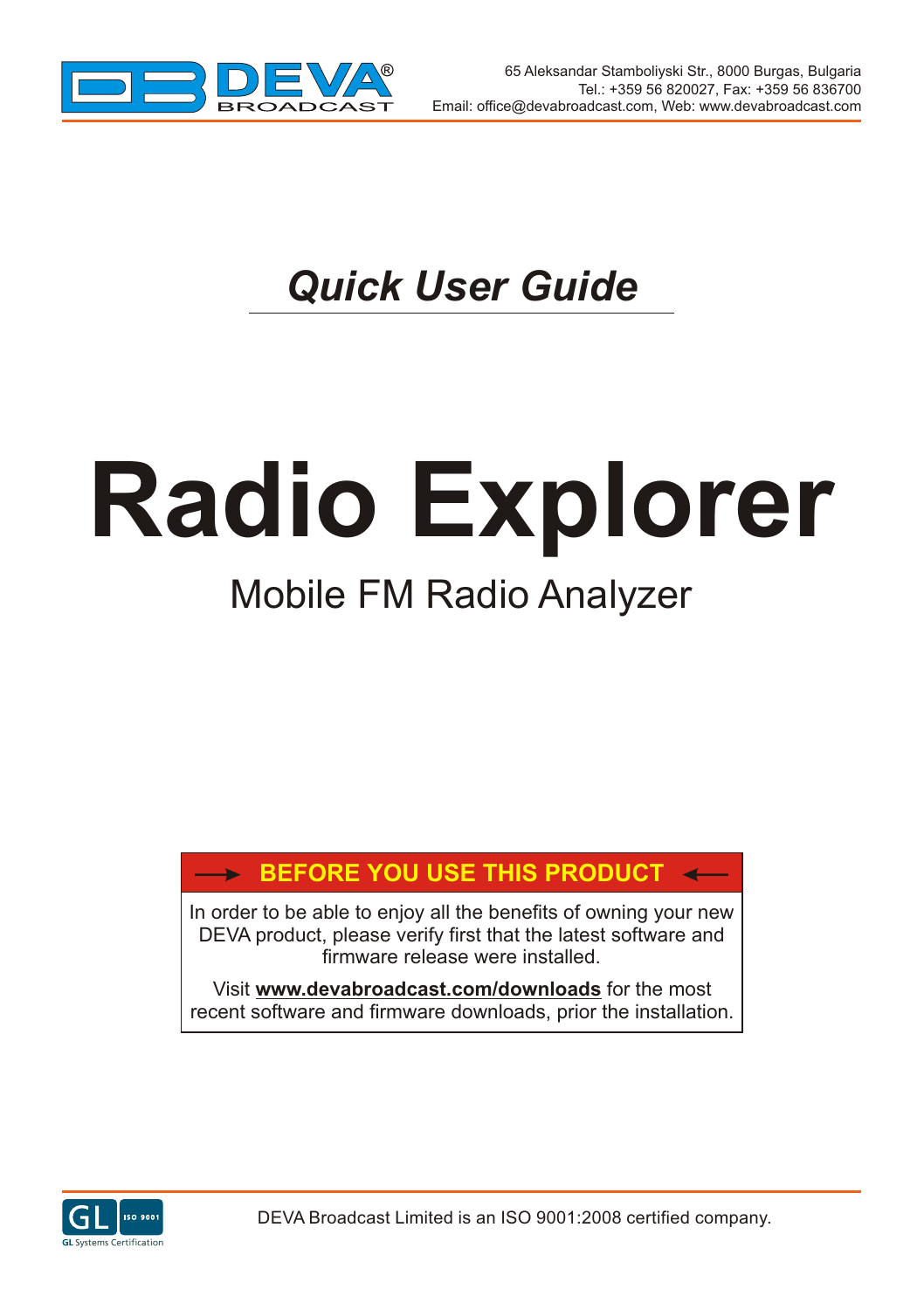This Quick user guide will make the installation of the Radio Explorer quick and easy. Follow these steps to simplify the process and save yourself extra time and effort. **For more information about the Safety precautions and the Operating environment recommendations please refer to the User Manual.**

| STEP 1. | <b>Device Connection</b> |  |
|---------|--------------------------|--|

- 1. Connect the supplied combined FM and GPS Antenna to the BNC and SMAconnector, placed on the rear panel of the device;
- 2. For observation of the MPX signal connect the Composite Input to the BNC connector placed on the rear panel of the device;
- 3. By using the supplied Power adapter or the Car Cigarette Lighter adapter, connect Radio Explorer to the AC Power;
- 4. Configure the desired operating mode Stand-Alone, Stand-Alone -Campaign Survey, Mass-Storage - Campaign Download/Evaluation, PC Controlled Mode (*For more information refer to***Step 5**).

| STEP <sub>2</sub> | <b>GPS Antenna Installation</b> |  |
|-------------------|---------------------------------|--|
|                   |                                 |  |

Select a suitable location for installation that allows routing of the antenna cable to the Radio Explorer and also provides a clear view of the sky for a good satellite reception.

**NOTE:** Make sure that you have routed the cable in such a manner that would prevent pinching the cable by doors, windows or trunk lids when opened or closed.

**STEP 3 Device Manager Installation**

In order to establish communication with Radio Explorer, you have to install **"Radio Explorer Software"**. We recommend you to install the software before connecting the device to the computer.

- 1. Use the Installation file which can be found on the supplied CD or downloaded from www.devabroadcast.com/downloads;
- 2. Find **"Radio Explorer"** folder and double click on the installation file to launch the *Wizard*;
- 3. Accept the default recommendations and click **"Next>"** in the end of each step;
- 4. When asked to place an icon on the computer's *Desktop*, click on the check boxes;
- 5. Finally, select NOT to launch the program;
- 6. Close the software installation utility;
- 7. Ashortcut to the Software will appear on the desktop of your computer.

|  | STEP 4 | <b>USB Port Installation</b> |  |
|--|--------|------------------------------|--|
|--|--------|------------------------------|--|

Once the software is installed on the computer, a special USB port driver must also be installed in order for the Radio Explorer to be accessible through the front-panel USB port.

Unless you have deselected the *"Install drivers automatically"* option from the installation wizard, or something has gone wrong during the installation process, the USB port drivers should be installed automatically on your computer.

If the USB drivers are not installed or a problem has occurred, the led light labeled *"ACTIVE"*, placed on the front panel of the device, will start to blink. In that case, we recommend you to deinstall the software and repeat **Step 3**.

**NOTE:** If the USB driver is not installed already on your computer, please, refer to the complete **User Manual, page 32.** Administrator rights might be needed in order for the USB drivers to be installed.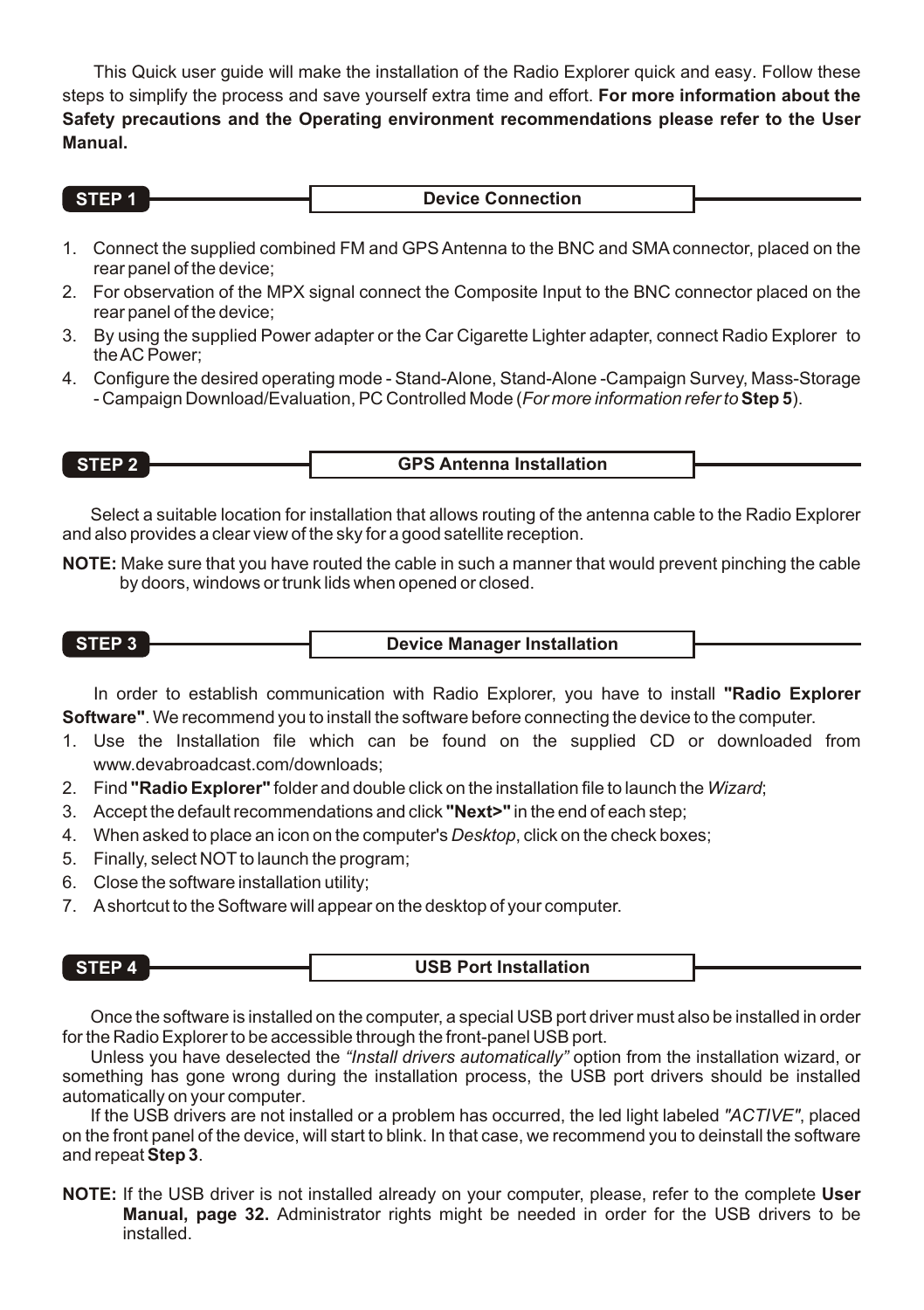#### **STEP 5 Operating Modes**

The FM Explorer is a multifunctional, easy to use tool, designed to evaluate FM broadcast band congestion and to measure and store all important radio broadcast parameters in a Log file. This is a stand-alone solution for running surveys - no additional tools are needed. You can setup for observation up to 50 preselected channels.

The Radio Explorer utilizes four modes of operation. We recommend choosing the proper operating mode before the observation of the signal is commenced.

This mode is used for on-field configuration and observation. Use the front panel Navigational Menu and LCD display to configure the Radio Explorer or to observe a specific station and GPS information.

#### **STEP 5.2 Stand-Alone Campaign Survey**

This mode is used for running Campaign Surveys. It is necessary that the Campaign Channels and supplemental Radio Explorer settings to be pre-configured before starting a campaign. No additional adjustments or settings will be required except in the occasion when the Stand-Alone Campaign Survey should be stopped.

**STEP 5.3 Mass-Storage Mode**

When the campaign is over the supplied free of charge Windows software can be used to convert the log files into KMZ format and visualize the stored data on Google Earth. Thus, you can "get the picture" of what really happens in the field and to outline the coverage of every station, compared to competitors'.

Such functionality is irreplaceable when you need to analyze and tune your broadcast equipment and antenna. The Log file can be also exported as a transitional format for future analysis or could be kept in record.

In order to download the log files for all or specific Campaign, follow the steps listed below:

- 1. Turn off the Radio Explorer;
- 2. By using the supplied cable, connect the front panel USB to the PC;
- 3. The unit will be recognized as a mass-storage device/removable disk (usually 'RAD EXP(D:)');
- 4. Copy the log files or use them directly from the device storage (For further information refer to the complete *User manual, page 95 - "Measurements Visualization in Google Earth"*).

| <b>STEP 5.</b><br>™™ | <b>PC-Controlled Mode</b> |  |
|----------------------|---------------------------|--|
|                      |                           |  |

This mode allows access to Radio Explorer via PC-driven software. Turn on the device and connect the front panel USB connector to the PC using the supplied cable. It is necessary to install the "Radio Explorer Software" and the USB Port drivers before connecting the unit to the computer (For further information refer to **Step 3** & **Step 4**).

This is the recommended operating mode for stationary FM observation. The usage of the software guarantees you numerous visual tools available. This mode also allows the user to perform a campaign evaluation.

**NOTE:** When a Campaign Survey is in progress, the PC-Controlled mode will not be initiated until the Campaign ends.